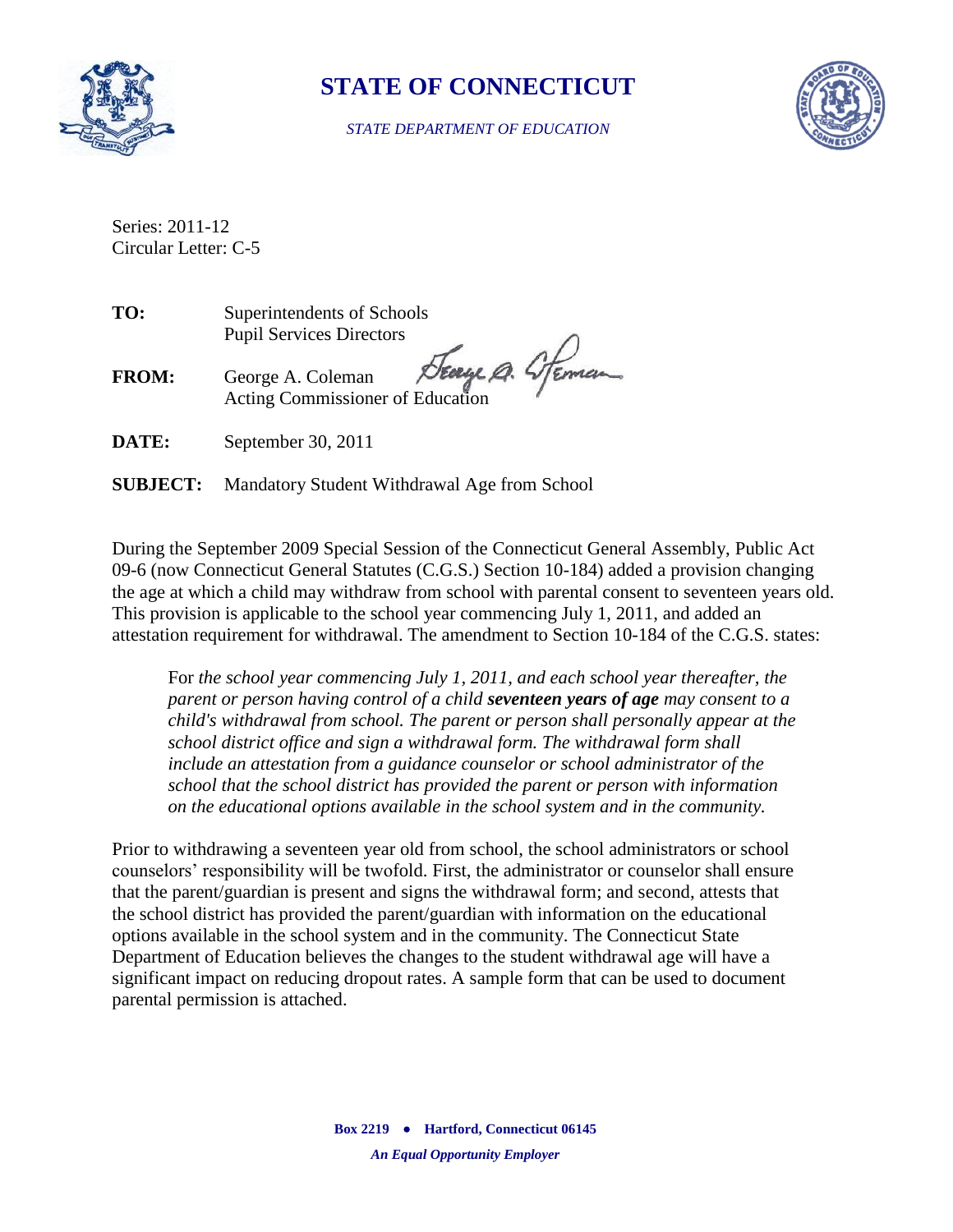Mandatory Student Withdrawal Age from School September 30, 2011 Page 2

Additionally, Section 53 of Public Act 09-06 amended Section 10-186 (d) (2) of the C.G.S., which now states:

*For the school year commencing July 1, 2011, and each school year thereafter, if a child seventeen years of age or older voluntarily terminates enrollment in a school district and subsequently seeks readmission, the local or regional board of education for the school district may deny school accommodations to the child for up to ninety school days from the date of such termination, unless the child seeks readmission to the school district not later than ten school days after the termination in which case the board shall provide school accommodations to the child not later than three school days after the child seeks readmission.*

I hope you find this information helpful and encourage you to share this with appropriate staff within your districts.

For additional information or questions, please contact Kim Traverso at 860-807-2057 or [kim.traverso@ct.gov.](mailto:kim.traverso@ct.gov)

## GAC:kst

cc: Charlene Russell-Tucker, Associate Commissioner Cheryl Resha, Education Manager Anne Louise Thompson, Bureau Chief

## Attachment